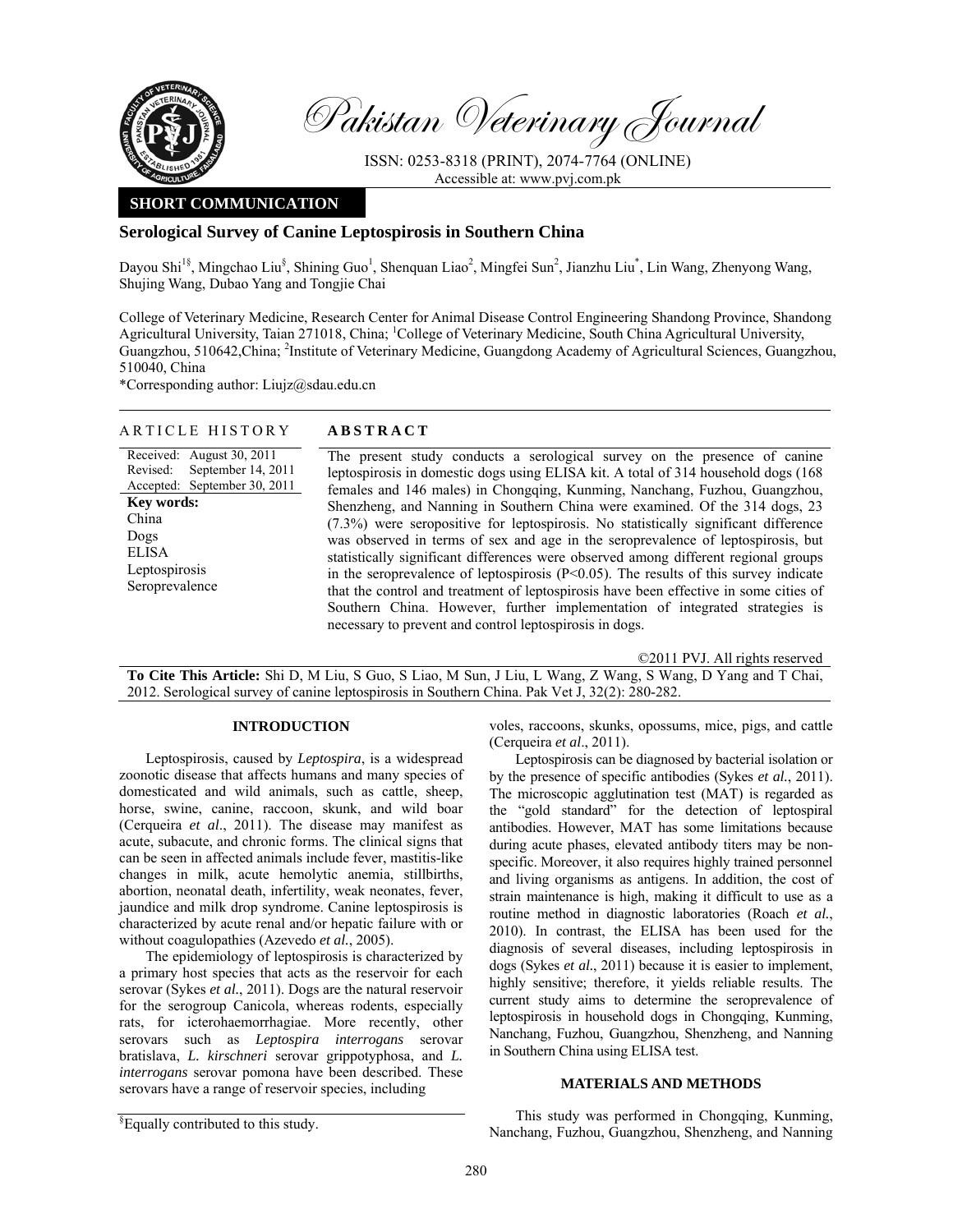in Southern China (Fig. 1). Kunming, called the "Spring City" in China, is the special city. It has a temperate subhumid climate with a mean annual temperature of 15°C (range of 8-19°C during winter and summer) and an altitude of approximately 1891 meters. In the other six cities, the climate is characterized as subtropical humid climate with mean annual temperatures of 23–29°C (range of 10–42°C during winter and summer) and relative humidity of approximately 70–80%. Annual rainfall is approximately 1500–2500 mm.



**Fig. 1:** The map of China. o is the sampling location in the present study.

Blood samples (simple random sampling) were taken by local veterinary clinics between November 2010 and April 2011 in the framework of routine clinical procedures from 314 healthy dogs (146 males and 168 females). The samples were collected from the saphenous veins of the dogs into sterile plain test tubes and were left to clot at room temperature for 20–30 min and centrifuged at 1000  $\times$ g for 15 min. The separated sera were stored at -20°C until used for analysis by ELISA. Biometric data from the dogs, including age, gender, and region, were recorded. The data were acquired from the pet owners or medical records.

*Leptospira* antibodies were detected using a commercial ELISA kit (Multiscience Biotech Co Ltd, China) according to the manufacturer's recommenddations. Positive and negative control sera were provided in the ELISA kit. The tests were performed at the Institute of Veterinary Medicine, Guangdong Academy of Agricultural Sciences, Guangzhou (Guangzhou, Guangdong Province). Briefly, a 96-well ELISA plate was coated with *Leptospira*-specific antigens. After incubating the diluted serum sample (1:100) in the test well and subsequent washing, a conjugate was added. The plate was washed again and a chromogenic enzyme substrate was then added. The optical density (OD) at 450 nm was read using a photometer (Bio-Rad, Hercules, California).

Test validity:  $x$  (positive control) > 1.00,  $x$  (negative control) < 0.10. Cut off =  $\bar{x}$  (negative control) + 0.15. The sera were considered negative for *Leptospira* if the OD of the sample was less than the cut off value and positive if the OD of the sample was greater than the cut off value, according to the manufacturer's recommendations.

The data were analyzed using the statistical software package SPSS version 17.0 (SPSS Inc., Chicago, IL, USA). Identification of a risk factor required at a 95% confidence level  $(P<0.05)$ , as well as a biologically plausible association between the factor and seroreactivity to leptospirosis.

#### **RESULTS**

The results of the ELISA examinations on the canine leptospirosis positive samples are shown in Table 1. In the 314 canine samples, 23 (7.3%) were positive by the ELISA kit examination. The prevalence of *Leptospira* infection was 6.3% in dogs <1 years old age group, 9.2% in the 1–4-year-old age group, and  $5.8\%$  in the  $>4$  years old age group. 8.9% (13 of 146) in male and 6% (10 of 168) in females were found in the current study. Statistical analysis revealed no significant difference among age groups and gender. No risk factor for dogs was found in age groups and gender groups. Among the 314 sera samples, the seroprevalence in Chongqing City (16.7%) and Nanning City (23.3%) were significantly higher than that in the other five cities (Chongqing City,  $P = 0.015$ , OR =  $0.167$ ,  $95\%$  CI =  $0.030-0.917$ ; Nanning City,  $P = 0.006$ ,  $OR = 0.110$ ,  $95\% CI = 0.021 - 0.567$ .

**Table 1:** Seroprevalence of *Leptospira* infection in dogs in different cities of Southern China determined by ELISA

| Variable       | Number of    | Positive    | Odds ratio             | P     |
|----------------|--------------|-------------|------------------------|-------|
|                | $\log s$ (%) | dogs $(\%)$ | (95%CI)                |       |
| Total          | 314(100)     | 23(7.3)     |                        |       |
|                |              |             |                        |       |
| Gender         |              |             |                        |       |
| <b>Females</b> | 168(53.5)    | 10(6.0)     |                        |       |
| Males          | 146(46.5)    | 13(8.9)     | $0.648(0.275 - 1.524)$ | 0.737 |
| Age(years)     |              |             |                        |       |
| $0-1$          | 79(25.2)     | 5(6.3)      |                        |       |
| $I - 4$        | 131(41.7)    | 12(9.2)     | $0.670(0.227 - 1.979)$ | 0.857 |
| >4             | 104(33.1)    | 6(5.8)      | 1.104(0.324-3.755)     | 0.959 |
| Region         |              |             |                        |       |
| Guangzhou      | 62(19.7)     | 2(3.2)      |                        |       |
| Kunming        | 30(9.6)      | 3(10.0)     | $0.300(0.047 - 900)$   | 0.508 |
| Nanchang       | 30(9.6)      | (3.3)       | $0.967(0.084 - 1.102)$ | 0.964 |
| Fuzhou         | 50(15.9)     | 3(6.0)      | 0.522(0.084-3.254)     | 0.995 |
| Chongqing      | 30(9.6)      | 5(16.7)     | $0.167(0.030-0.917)$   | 0.015 |
| Shenzhen       | 82(26.1)     | 2(2.4)      | 1.333(0.183-9.738)     | 0.864 |
| Nanning        | 30(9.6)      | 7(23.3)     | $0.110(0.021 - 0.567)$ | 0.006 |

## **DISCUSSION**

Leptospirosis exists widely in both temperate and tropical climates. It has become a serious public health threat in both developed and developing countries. Leptospires colonize the renal tubules of maintenance host species such as dogs, rats, and cattle. They are excreted via the urine into the environment, where they can survive in suitable moist conditions (Erdogan *et al.*, 2008; Sykes *et al.*, 2011). Human infection results from exposure to the urine of infected animals, either directly or via contaminated soil or water (Davis *et al.*, 2008). Therefore, the dogs are a potential risk for public health in major cities.

The overall seroprevalence in dogs in the seven cities was 7.3% (23/314), which was higher than that observed in South Africa (Roach *et al.*, 2010 at 4.7% by ELISA),